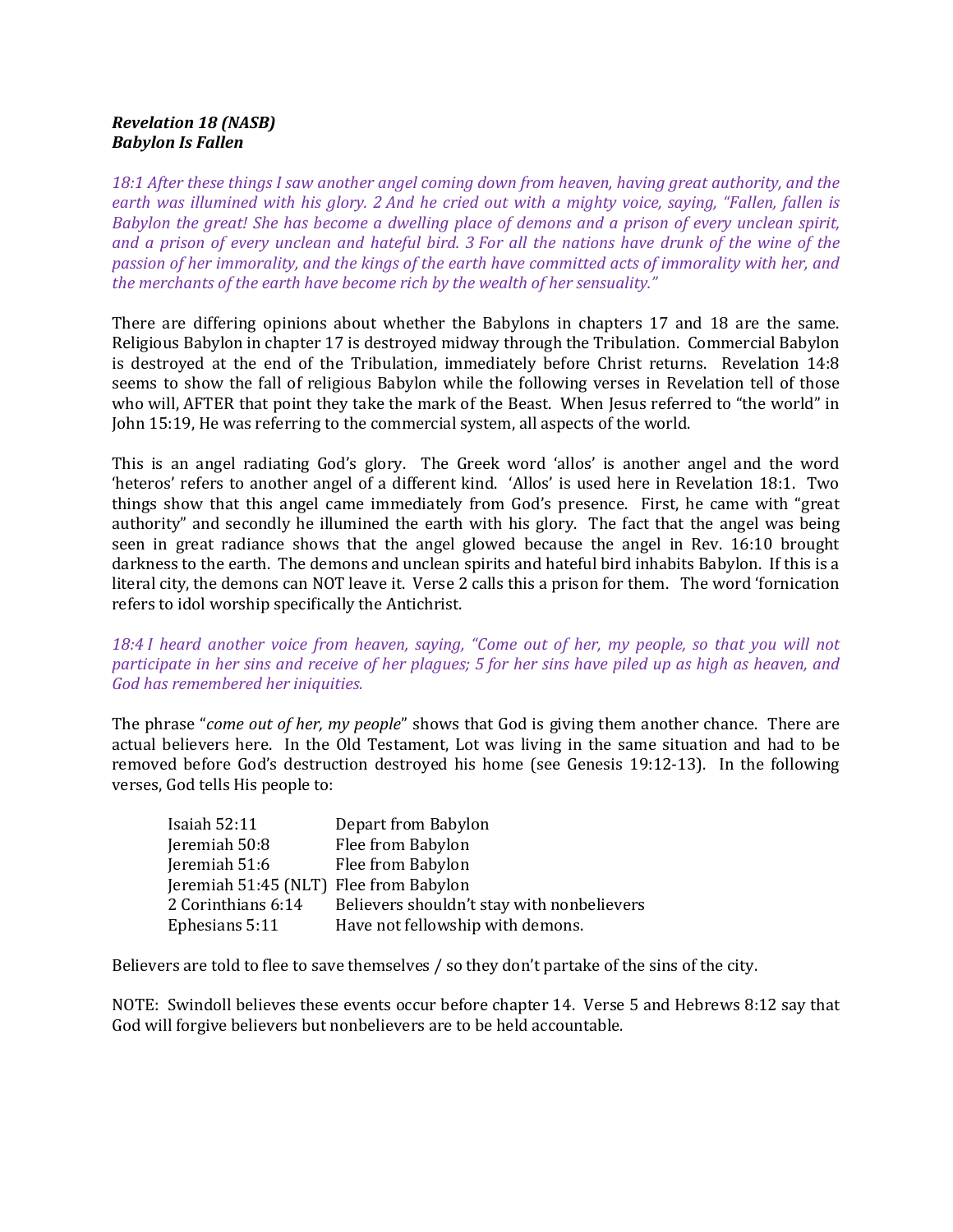18:6 Pay her back even as she has paid, and give back to her double according to her deeds; in the cup which she has mixed, mix twice as much for her. 7 To the degree that she glorified herself and lived sensuously, to the same degree give her torment and mourning; for she says in her heart, 'I SIT as A QUEEN AND I AM NOT A WIDOW, and will never see mourning.' 8 For this reason in one day her plagues will come, pestilence and mourning and famine, and she will be burned up with fire; for the Lord God who judges her is strong.

The word "render" is 'apodidomi' and means to deliver, to sell or to pay off. The angel is no longer speaking directly to John but to God. The angel is asking God to carry out the OT principal of 'lex talioni' which means 'an eye for an eye, retaliation'. (see Exodus 21:23-24) Jeremiah called for God to destroy Babylon in Jeremiah 50:14, 29. The angel then asks God to pay back double (mix twice as much for her). Jeremiah asks God to pay Babylon back two times in Jeremiah 17:18. The phrase "her plagues will come in a day" and "she will be utterly destroyed with fire" means never will Babylon be rebuilt and it will be quickly, suddenly in a 24 hour day. The real reason that Babylon was and is to be destroyed is her pride. All of these verses say that it is pride, Proverbs 29:23, Luke 1:51, Luke 14:11 and Proverbs 16:18. The word for "torment" in verse 8 (Most except the NIV) is 'basanismos' and it means torment or torture. The destruction will happen in one day. In Daniel 5:30-31, Babylon is destroyed in a day. The verses in Daniel tell us that very night Babylon was destroyed.

## Lament for Babylon

18:9 "And the kings of the earth, who committed acts of immorality and lived sensuously with her, will weep and lament over her when they see the smoke of her burning, 10 standing at a distance because of the fear of her torment, saying, 'Woe, woe, the great city, Babylon, the strong city! For in one hour your judgment has come.'

The kings will not grieve because their sin but because their source of their sin, the great playground has been destroyed. The Kings of the earth refers to two groups of people. These are the 10 kings and all other leaders. The kings watch from a distance because they fear the torment and the heat will be too intense. The fact that the kings of the earth watch her, most probably via TV or computer, shows that Babylon here is an actual city.

18:11 "And the merchants of the earth weep and mourn over her, because no one buys their cargoes any more— 12 cargoes of gold and silver and precious stones and pearls and fine linen and purple and silk and scarlet, and every kind of citron wood and every article of ivory and every article made from very costly wood and bronze and iron and marble, 13 and cinnamon and spice and incense and perfume and frankincense and wine and olive oil and fine flour and wheat and cattle and sheep, and cargoes of horses and chariots and slaves and human lives. 14 The fruit you long for has gone from you, and all things that were luxurious and splendid have passed away from you and men will no longer find them. 15 The merchants of these things, who became rich from her, will stand at a distance because of the fear of her torment, weeping and mourning, 16 saying, 'Woe, woe, the great city, she who was clothed in fine linen and purple and scarlet, and adorned with gold and precious stones and pearls; 17 for in one hour such great wealth has been laid waste!' And every shipmaster and every passenger and sailor, and as many as make their living by the sea, stood at a distance, 18 and were crying out as they saw the smoke of her burning, saying, 'What city is like the great city?' 19 And they threw dust on their heads and were crying out, weeping and mourning, saying, 'Woe, woe, the great city, in which all who had ships at sea became rich by her wealth, for in one hour she has been laid waste!'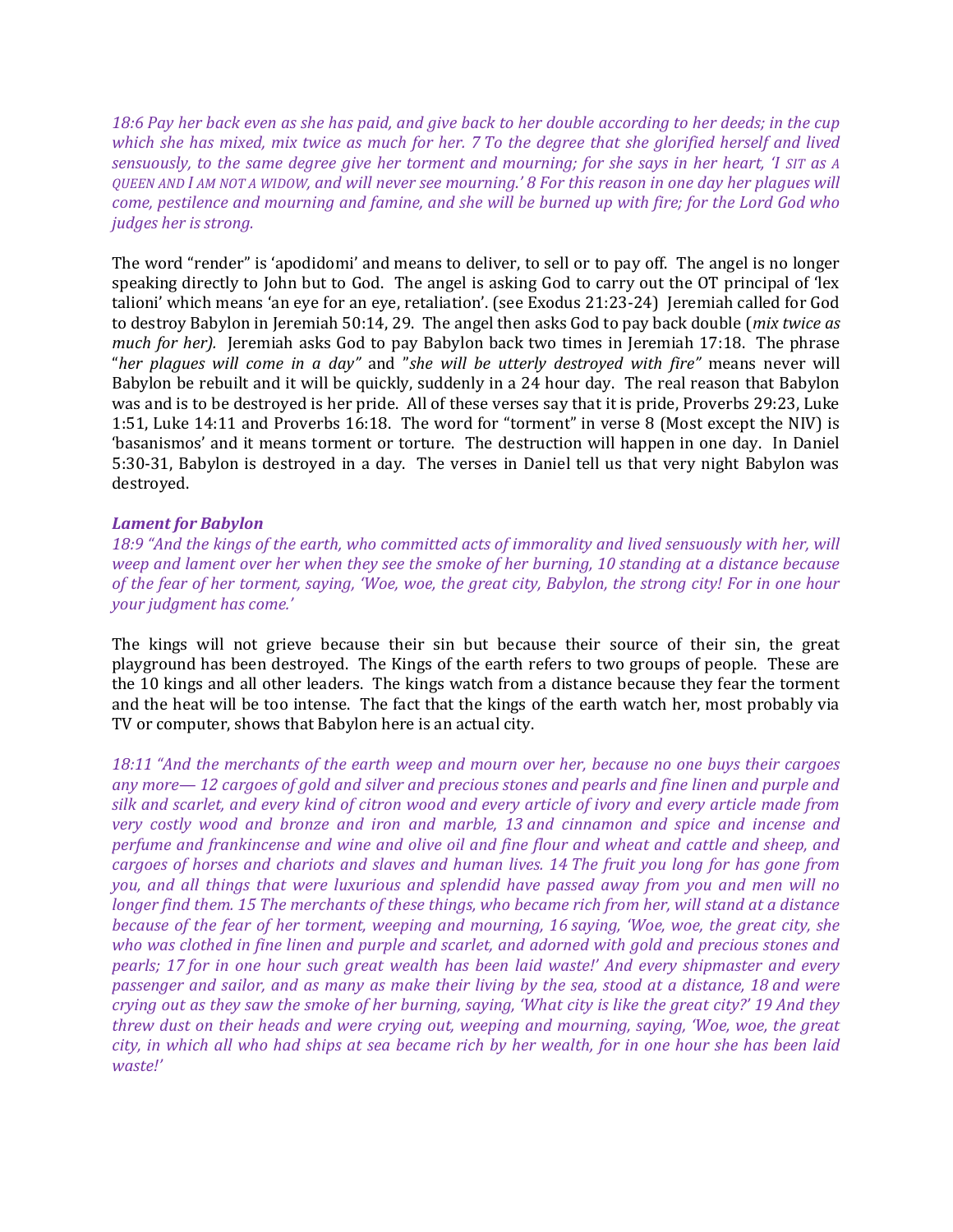The mourning over Babylon's fall is rooted in self interest. The first group of mourners were the political leaders. This second group is made up of merchants and businessmen. The list, depending on the translation used, lists 28 specific items that Babylon was famous. They mourn over luxuries not necessities. The fact that the people will find these things no more is a double negative and it means that they will never exist again. This wording also points to Hell as a place of unfulfilled desire. Note that among possessions you could buy and own in Babylon were slaves or souls of men. This points to prostitution and shows that people are just another form of merchandise (of little value). The outcome of those who made their living from Babylon and took the beast's mark are described in the following verses:

| Matthew 8:12     | Cast into the pit                                        |
|------------------|----------------------------------------------------------|
| Matthew 13:41-42 | Nonbelievers gathered by angels and thrown into the pit. |
| Matthew 13:49-50 | Angels will separate the nonbelievers                    |

The weeping that begins here will last forever according to the following verses. Daniel 12:2, Isaiah 66:24, Matthew 18:8 (meant for Satan and his angels), Matthew 25:41, 46, 2 Thessalonians 1:9 (separation from God), Jude 7 and Jude 13.

The definition of Eternal is lasting or existing forever.

These merchants are the embodiment of Mark 8:36 in that they had it all but still went to Hell. Kelso (Ashton Kucher) on "That 70's show" said, "Who cares. Your soul is like your appendix. You never need it!"

The third group that lamented over the fall of Babylon was everybody else / the people who deliver the goods. According to the following verses, the threw dust on their heads because they were in deep mourning. Joshua 7:6. 1 Samuel 4:11-12, 2 Samuel 1:1-2, 2 Samjuel 15:32. Job 2:11-12, Lamentations 2:7 and 10 and Ezekiel 27:27-30. They cry out "Woe! Woe!" which is a sign of pain and grief but not repentance.

## 18:20 Rejoice over her, O heaven, and you saints and apostles and prophets, because God has pronounced judgment for you against her."

The angel now turns his attention to apostles and prophets. This is not US. This tells us they are in Heaven. They rejoice and we should rejoice because God's judgment has come against their enemies (Babylon). Heaven rejoices not over damnation of their enemies but rather because of the triumph of righteousness.

Jimmy Connors when asked why he likes to win so much . . . "I don't like to win. I hate to lose. (He didn't rejoice over the downfall of his foes but rather over the final outcome produced by doing the right thing. – in this case – practice, practice, practice)

## 18:21 Then a strong angel took up a stone like a great millstone and threw it into the sea, saying, "So will Babylon, the great city, be thrown down with violence, and will not be found any longer.

This verse fulfills the prophecy given in Jeremiah 51:61-64 because it says a millstone is thrown into the Euphrates River. God says "Do Not mislead New Believers" to those who would mislead someone away from His Word. (It is wrong to say "It's OK to live that lifestyle. God is all love and would never send anyone to Hell.") Mark 9:42 says "But if you cause one of these little ones who trusts in me to fall into sin, it would be better for you to be thrown into the sea with a large millstone